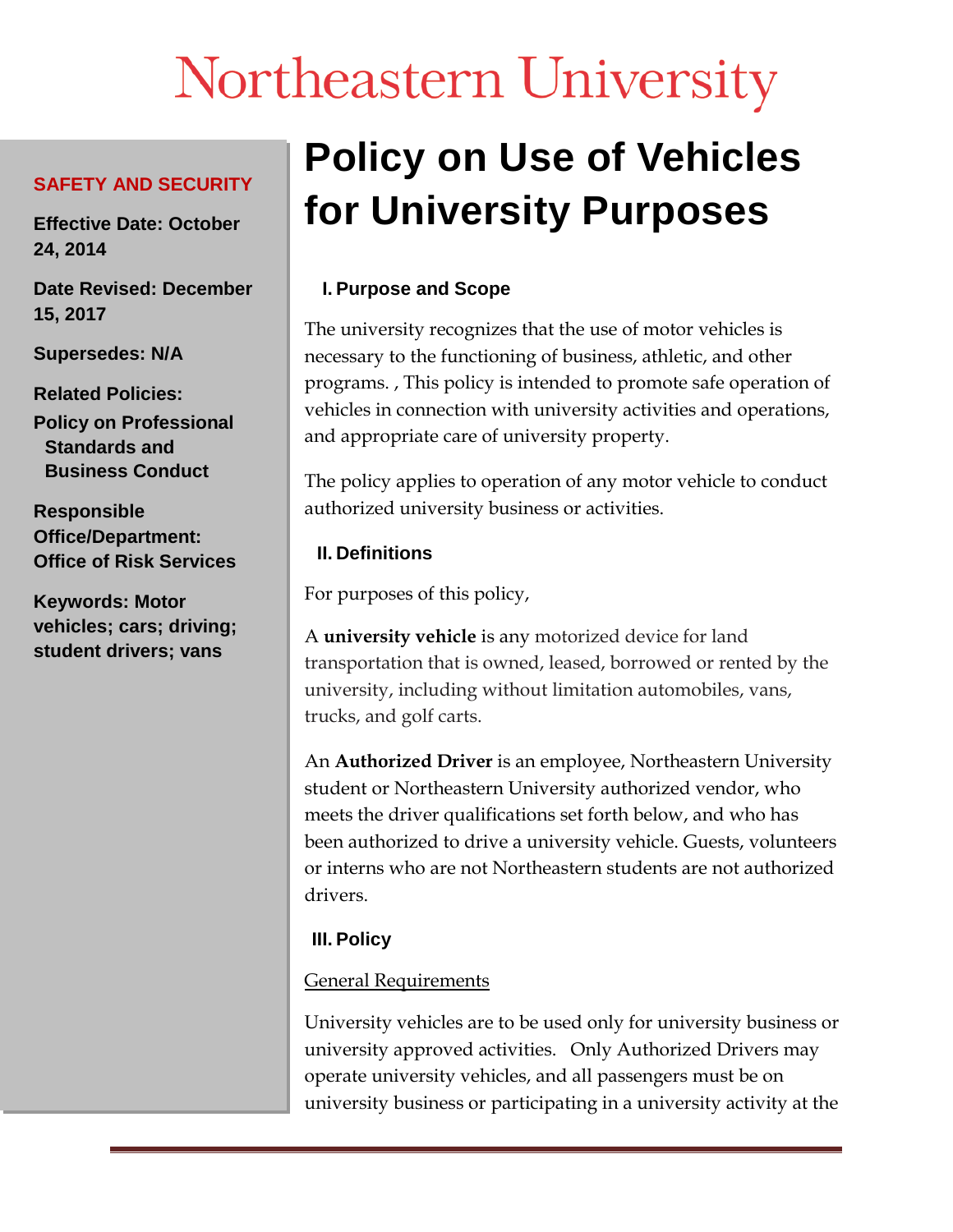time they are traveling in a university vehicle. Any use of university vehicles for personal or commercial purposes is prohibited. Persons under the age of 18 are not authorized to drive university vehicles.

Any vehicle, whether a university vehicle or not, when used in conducting university business or for any university activity must be operated in a safe and courteous manner and in compliance with all applicable laws and university policies.

Smoking, use or possession of alcohol, use or possession of illegal drugs or controlled substances or other substances or medication that may impair driving ability are prohibited in and/or while operating university vehicles. While in university vehicles, passengers may not smoke, use or possess alcohol or use or possess illegal drugs or controlled substances.

University vehicles may not be kept overnight at someone's home without authorization by the area or unit manager that is responsible for the oversight of the vehicle.

Individuals who are authorized to operate personal vehicles for university business must meet the same minimum driver qualifications set forth in this policy for drivers of university vehicles.

Motorcycles, scooters, mopeds, and similar vehicles may not be used to conduct university business or for any other university purposes.

Fifteen (15) passenger vans may not be used to conduct university business or for any other university purpose. This includes rentals in any country. The restriction is specific to the type of van, and not the number of passengers carried (i.e. a 15 passenger van is not permitted even if it is only carrying 10 passengers).

Golf carts must be operated with the same care, and drivers must follow all applicable rules, as required for any larger motor vehicle.

Use of a radar detector is not permitted in any vehicle while being driven on university business.

This policy sets out the minimum for Authorized Drivers who are vendors. Such drivers are also required to abide by any and all requirements outlined in the contract between the vendor and the university.

#### DRIVER QUALIFICATIONS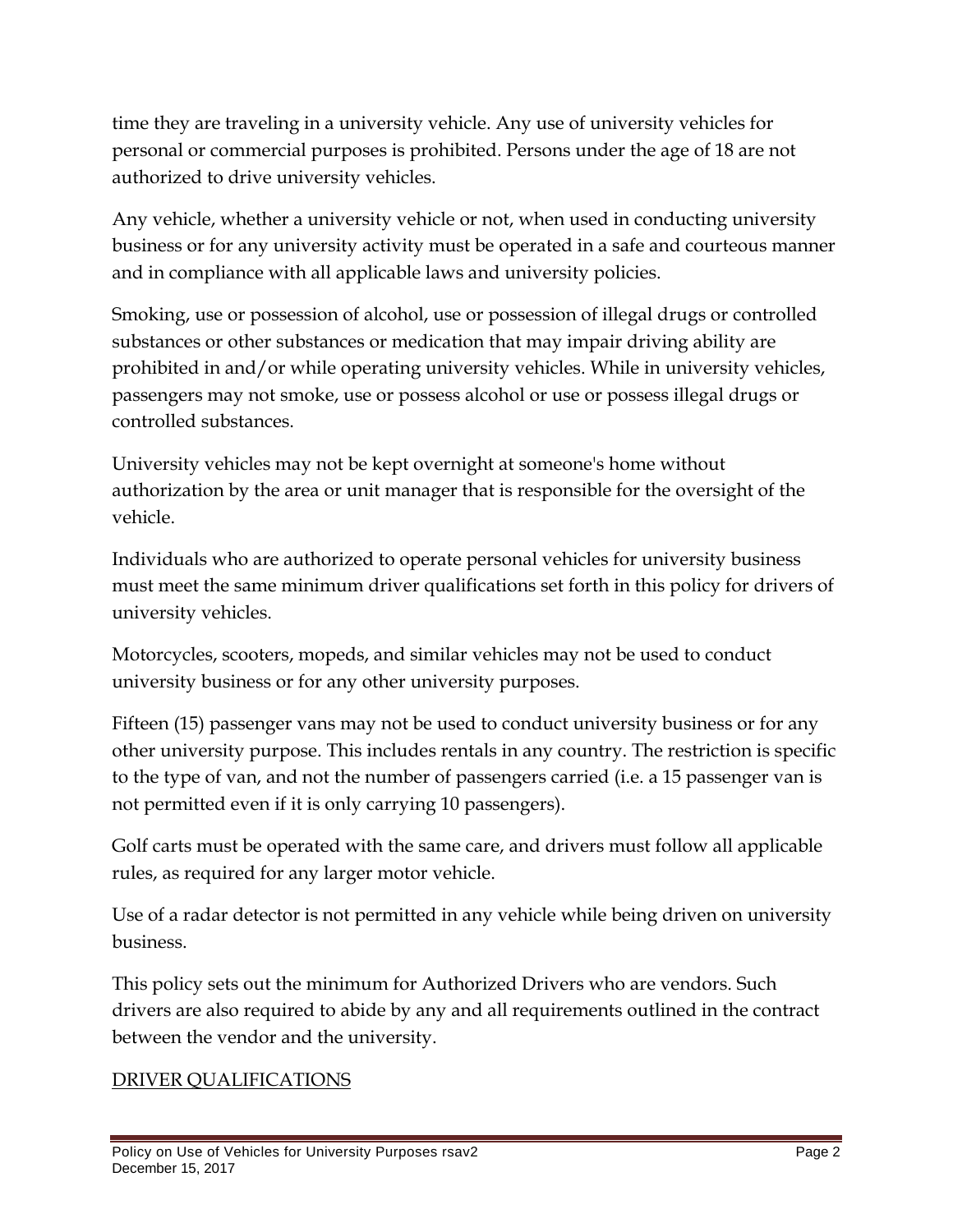All drivers must have a valid U.S. driver's license applicable to the class of vehicle they are driving, and must have the license with them when driving on university business. Drivers are required to notify their supervisor immediately upon suspension or revocation of a driver's license. If a Commercial Driver's License is required as part of an employee's job duties, the driver must follow and keep current with both state and U.S. Department of Transportation (DOT) guidelines, rules and regulations.

# VANS

Persons who drive university vans must be at least 21 years old and have a minimum of three years of driving experience. They must provide a copy of their driving license annually and attest annually in writing that their license is active without restrictions. Northeastern students are also required to produce their driving record showing evidence of responsible and safe driving history, complete an on-line training course and exam, take a road test and complete the Van Driver Acknowledgement Form. Northeastern students must also attest that they are not under disciplinary sanctions through OSCCR. Information on the on-line training course and exam can be obtained from Athletics for Campus Recreation and Athletics van use and Facilities Transportation and Fleet Management for all other student groups and organizations van use. The Van Driver Rules, Procedures and Acknowledgement for Athletics can be accessed at <https://www.northeastern.edu/campusrec/form/responsibility.shtml> and the van driving requirements for all other student groups and organizations can be obtain by contacting Facilities Transportation and Fleet Management.

#### SAFETY

Driving while under the influence of drugs, alcohol or medications; driving with a suspended license; leaving the scene of an accident; failing to immediately report an accident; failing to inform the appropriate supervisor of a license suspension or revocation; and, for drivers with a Commercial Driver's License, violation of state or federal regulations, are prohibited and may result in immediate disciplinary action including loss of driving privileges up to and including suspension or separation from the university.

Drivers and passengers must wear seatbelts at all times when using a university vehicle. The Driver may not operate the vehicle if any passenger is not wearing a seatbelt.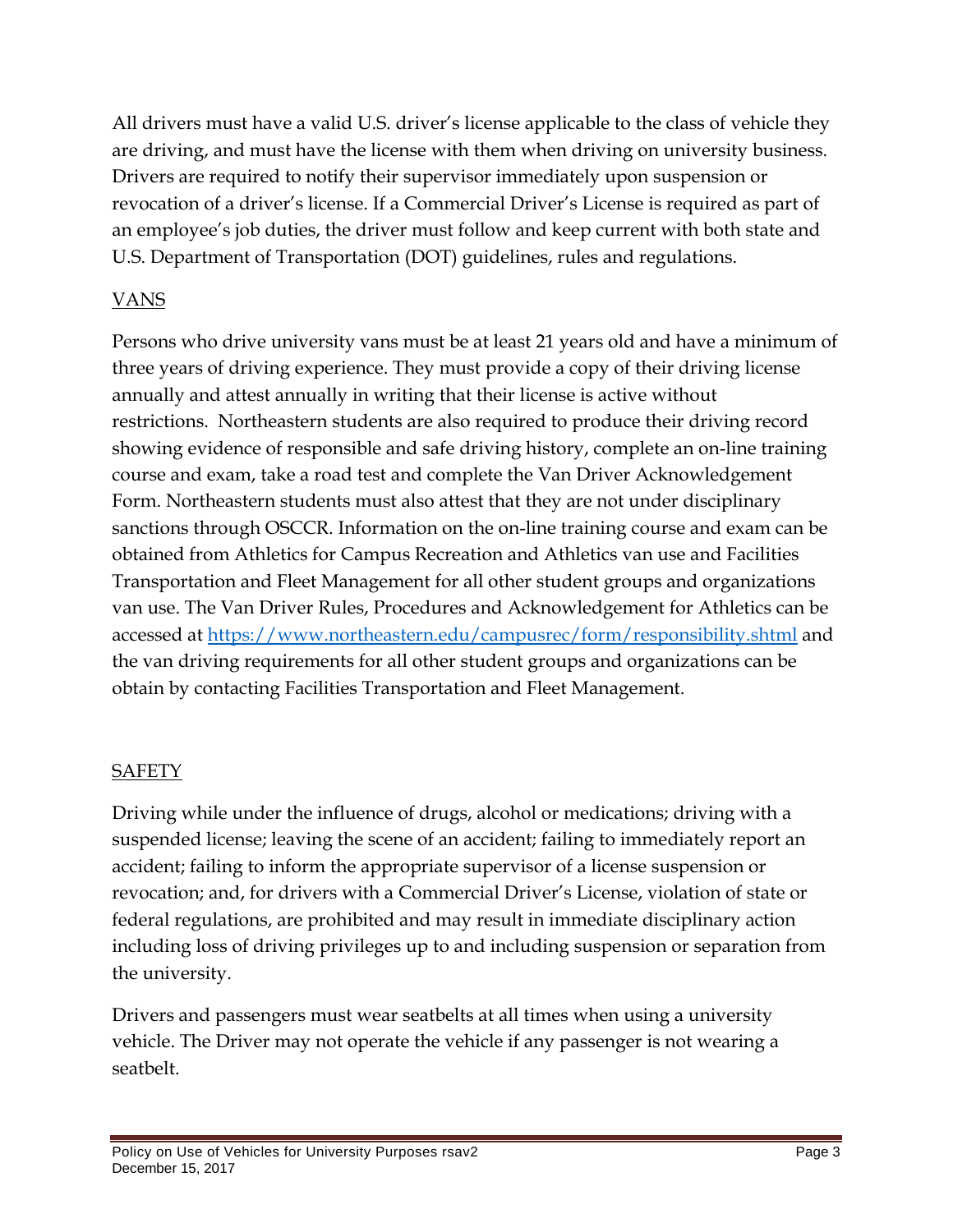Texting, use of a hand held device (including GPS) or engaging in any other distraction that takes the driver's eyes off the road or hands off the wheel while on university business is prohibited. Hands-free cell phone use is permitted in an emergency situation. Restrictions on texting, and use of hand held devices are applicable even if it is not prohibited by state law in which the vehicle is being operated.

## ACCIDENTS AND TRAFFIC VIOLATIONS

Traffic violations must be reported to Risk Services and the appropriate supervisor. Drivers are responsible for all fines or traffic violations associated with use of university vehicles. Drivers must immediately report any accident or damage that occurs while operating a university vehicle to NUPD, Risk Services, and the appropriate supervisor, and fill out the accident form available on the Risk Services website: [http://www.northeastern.edu/risk\\_services/insurance\\_claims/auto\\_claims/documen](http://www.northeastern.edu/risk_services/insurance_claims/auto_claims/documents/MotorVehicleAccidentRpt.pdf) [ts/MotorVehicleAccidentRpt.pdf](http://www.northeastern.edu/risk_services/insurance_claims/auto_claims/documents/MotorVehicleAccidentRpt.pdf)

#### NUMBER OF PASSENGERS

Under no circumstances shall a driver exceed the number of passengers identified for the vehicle upon sign-out.

#### TOWING

Drivers driving on university business may not tow *any* items without express prior permission and appropriate training from Transportation & Fleet Management and Risk Services.

# DRIVING OUT OF THE COUNTRY

Driving outside of the continental United States must be approved by the Office of Risk Services. Drivers who operate vehicles outside of the United States without approval are personally responsible for any damages or injuries incurred while operating a vehicle outside of the U.S.